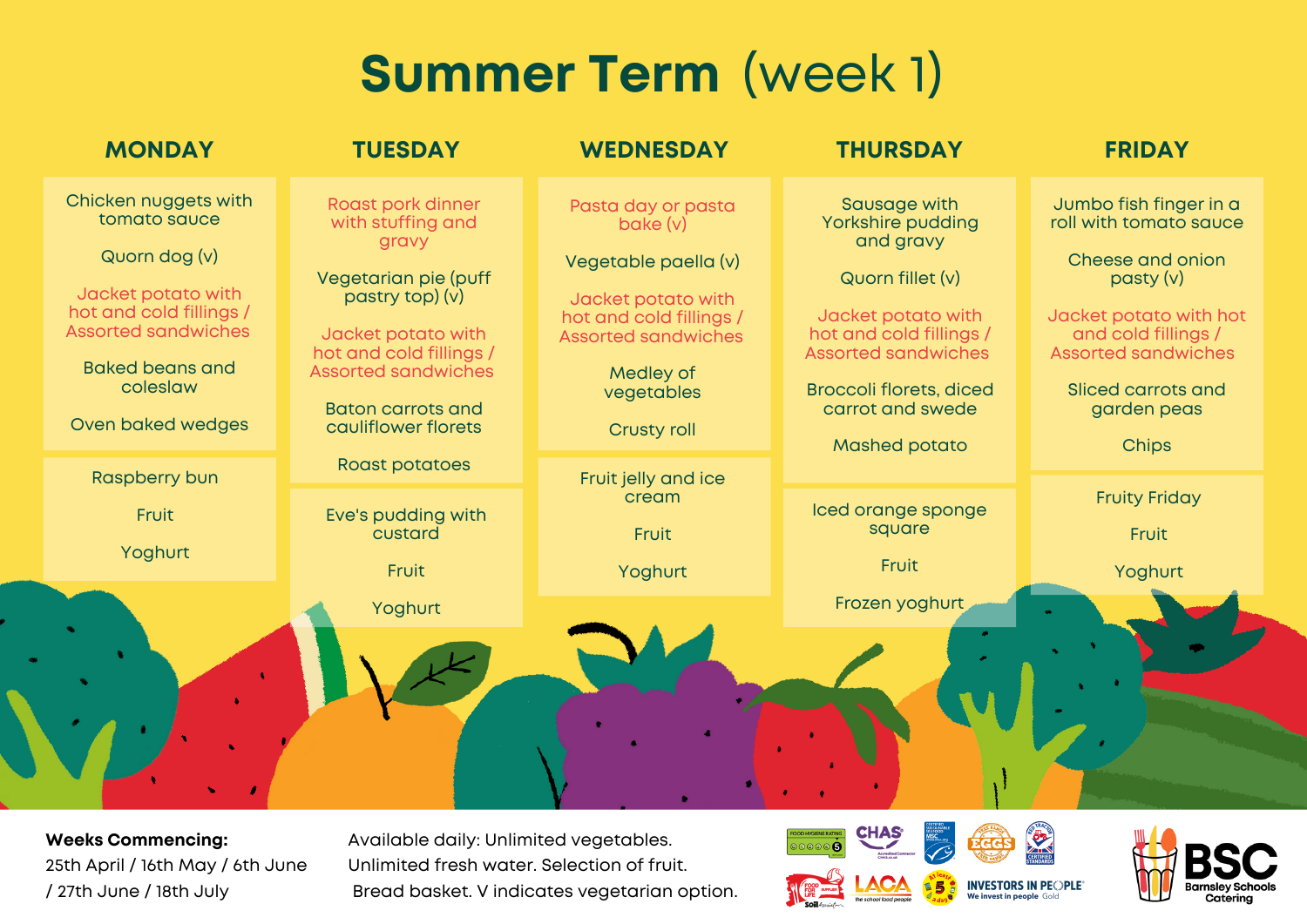## **Summer Term** (week 2)

| <b>MONDAY</b>                                                                                                                                                                                  | <b>TUESDAY</b>                                                                                                                                                                                            | <b>WEDNESDAY</b>                                                                                                                                                                                                                 | <b>THURSDAY</b>                                                                                                                                                                                                                 | <b>FRIDAY</b>                                                                                                                                                                                                           |
|------------------------------------------------------------------------------------------------------------------------------------------------------------------------------------------------|-----------------------------------------------------------------------------------------------------------------------------------------------------------------------------------------------------------|----------------------------------------------------------------------------------------------------------------------------------------------------------------------------------------------------------------------------------|---------------------------------------------------------------------------------------------------------------------------------------------------------------------------------------------------------------------------------|-------------------------------------------------------------------------------------------------------------------------------------------------------------------------------------------------------------------------|
| Margherita pizza<br>BBQ noodles (v)<br>Jacket potato with<br>hot and cold fillings /<br><b>Assorted sandwiches</b><br>Corn on the cob and<br>garden peas<br><b>Chips</b><br>Chocolate and pear | Spaghetti bolognese<br>Quorn sausage and<br>wedges (v)<br>Jacket potato with<br>hot and cold fillings /<br><b>Assorted sandwiches</b><br><b>Broccoli, cauliflower</b><br>and carrot<br><b>Crusty roll</b> | Roast chicken fillet<br>with Yorkshire<br>pudding and gravy<br>Quornish pasty (v)<br>Jacket potato with<br>hot and cold fillings /<br><b>Assorted sandwiches</b><br>Spring cabbage and<br>sliced carrots<br><b>Mashed potato</b> | All day breakfast for<br>champions<br>Cheese and tomato<br>quiche $(v)$<br>Jacket potato with<br>hot and cold fillings /<br><b>Assorted sandwiches</b><br><b>Baked beans,</b><br>tomatoes and<br>mushrooms<br><b>Hash brown</b> | Fish fingers or salmon<br>fish fingers<br>Ravioli in tomato<br>sauce $(v)$<br>Jacket potato with<br>hot and cold fillings /<br><b>Assorted sandwiches</b><br>Garden or mushy<br>peas and sweetcorn<br>Oven baked wedges |
| sponge with<br>chocolate sauce<br>Fruit<br>Yoghurt                                                                                                                                             | Cookie<br>Fruit<br>Yoghurt                                                                                                                                                                                | <b>Arctic roll</b><br>Fruit<br>Yoghurt                                                                                                                                                                                           | Fruit flapjack<br>Fruit<br>Yoghurt                                                                                                                                                                                              | <b>Fruity Friday</b><br>Frozen yoghurt<br>Fruit                                                                                                                                                                         |
|                                                                                                                                                                                                |                                                                                                                                                                                                           |                                                                                                                                                                                                                                  |                                                                                                                                                                                                                                 |                                                                                                                                                                                                                         |

**Weeks Commencing:** 2nd May / 23rd May / 13th June / 4th July

Available daily: Unlimited vegetables. Unlimited fresh water. Selection of fruit. Bread basket. V indicates vegetarian option.